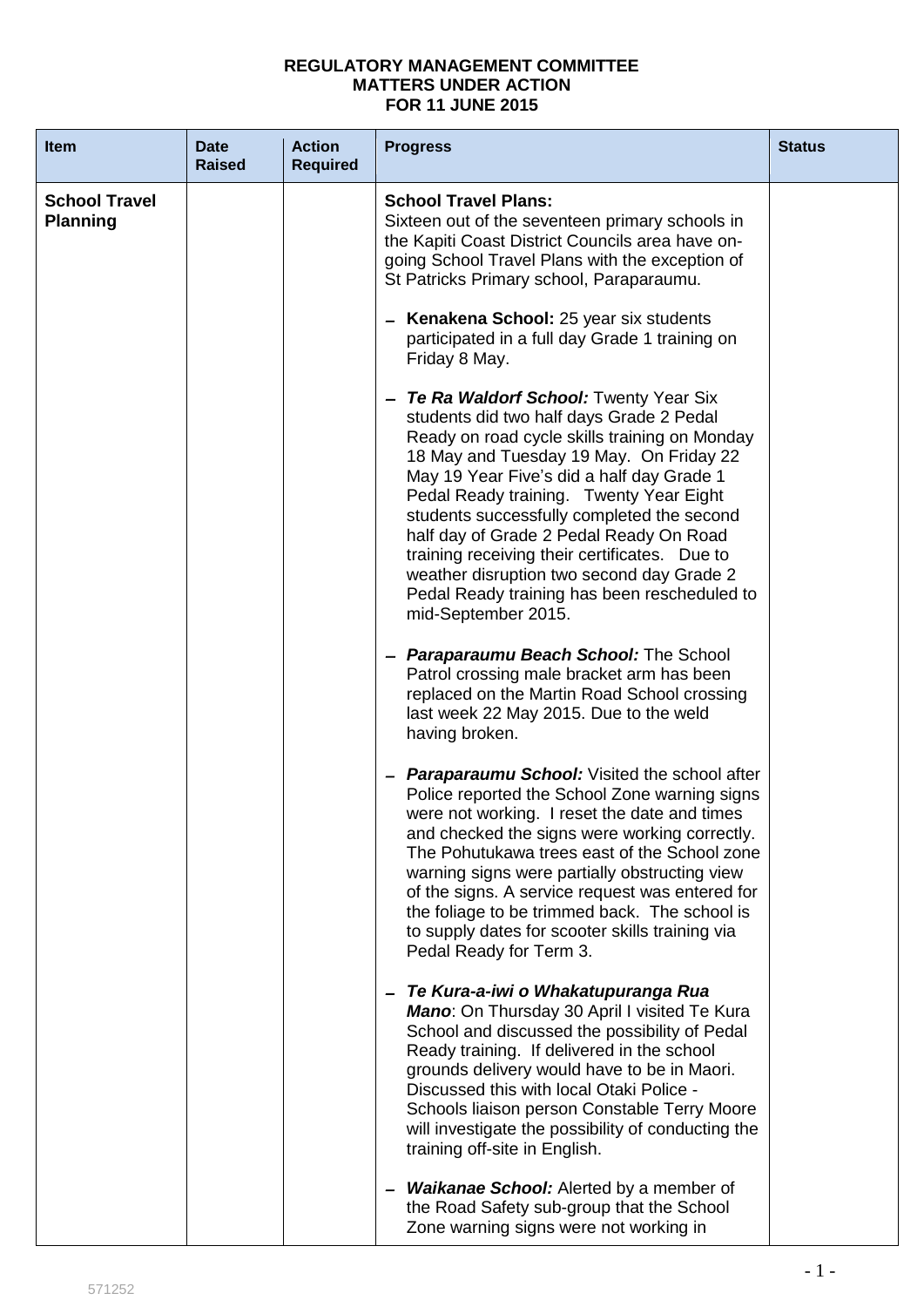| <b>Item</b>        | <b>Date</b><br><b>Raised</b> | <b>Action</b><br><b>Required</b> | <b>Progress</b>                                                                                                                                                                                                                                                                                                                                                                                                                                                                                                                                                                                                                                                                                                                                                                                                                                                                                                                                                                                                                                                                                                                                                                                                                                                                                                                                                                                                                                                                                                                                                                                                                  | <b>Status</b> |
|--------------------|------------------------------|----------------------------------|----------------------------------------------------------------------------------------------------------------------------------------------------------------------------------------------------------------------------------------------------------------------------------------------------------------------------------------------------------------------------------------------------------------------------------------------------------------------------------------------------------------------------------------------------------------------------------------------------------------------------------------------------------------------------------------------------------------------------------------------------------------------------------------------------------------------------------------------------------------------------------------------------------------------------------------------------------------------------------------------------------------------------------------------------------------------------------------------------------------------------------------------------------------------------------------------------------------------------------------------------------------------------------------------------------------------------------------------------------------------------------------------------------------------------------------------------------------------------------------------------------------------------------------------------------------------------------------------------------------------------------|---------------|
|                    |                              |                                  | Seddon Street on 25 <sup>th</sup> May 2015, I visited the<br>school and checked the signs. The key<br>mechanism on the control panel needs<br>repairing and Stratford Electrical have been<br>tasked via a Service Request to repair it and<br>report back in the week of the 25 May.<br>I assisted with the Kapiti Primary Schools<br>Mountain bike cross-country races at QEII Park in<br>the afternoon of Wednesday 6 May 2015<br>organised by Peter Ellis, the Kapiti schools sports                                                                                                                                                                                                                                                                                                                                                                                                                                                                                                                                                                                                                                                                                                                                                                                                                                                                                                                                                                                                                                                                                                                                         |               |
|                    |                              |                                  | coordinator.                                                                                                                                                                                                                                                                                                                                                                                                                                                                                                                                                                                                                                                                                                                                                                                                                                                                                                                                                                                                                                                                                                                                                                                                                                                                                                                                                                                                                                                                                                                                                                                                                     |               |
| <b>Road Safety</b> |                              |                                  | <b>Driving Confidently</b><br>Driving Confidently courses have been revamped<br>with new radio advertising and have been<br>rebranded Driving With Confidence courses. We<br>are currently reviewing and updating the course<br>content, running monthly in Paraparaumu and<br>every second month in Otaki.<br><b>Cyclists</b><br>A stock of older Cateye - both front and rear -<br>bike lights held by Council are being given to<br>cyclists riding either in the early morning or<br>evenings who are currently riding without (in<br>many cases) lights or any Hi-Viz clothing. Along<br>with reflective slap bands that are highly reflective<br>and can be seen as they are dynamic whilst<br>pedalling.<br><b>Plunket, Police and Kapiti Council</b><br>checkpoints, Otaki<br>Child Restraint checkpoints were carried out in a<br>joint Council Road Safety team, Kapiti Plunket<br>and Otaki Police operation last week over two<br>consecutive days in different locations with 102<br>motor vehicles' being checked. Compliance was<br>varied with many child restraints not being<br>properly secured, Child restraints with tether<br>straps fitted not being anchored or too loose and<br>a number of children being in incorrect child<br>restraints for their age and size. Flyers were<br>handed out to all those stopped and newspaper<br>and radio advertising is taking place for a follow<br>up Anchor Bolt installation day at Spanner Works<br>Otaki Garage on Thursday 4 June 2015 from 9am<br>until 1pm with Plunket and myself being on site.<br>The installation and anchor bolts are fitted free of |               |
| <b>Resource</b>    |                              |                                  | charge to the parents/caregivers.                                                                                                                                                                                                                                                                                                                                                                                                                                                                                                                                                                                                                                                                                                                                                                                                                                                                                                                                                                                                                                                                                                                                                                                                                                                                                                                                                                                                                                                                                                                                                                                                |               |
| <b>Consents</b>    |                              |                                  | L F Manning - 5 Westridge Court<br>An appeal to the Appeal Hearings Committee<br>was heard on 18 November 2014 in relation to<br>the payment of Development Contributions for<br>this development. The hearing was adjourned to<br>allow the appellant time to provide further<br>information. The date for the reconvened hearing                                                                                                                                                                                                                                                                                                                                                                                                                                                                                                                                                                                                                                                                                                                                                                                                                                                                                                                                                                                                                                                                                                                                                                                                                                                                                               |               |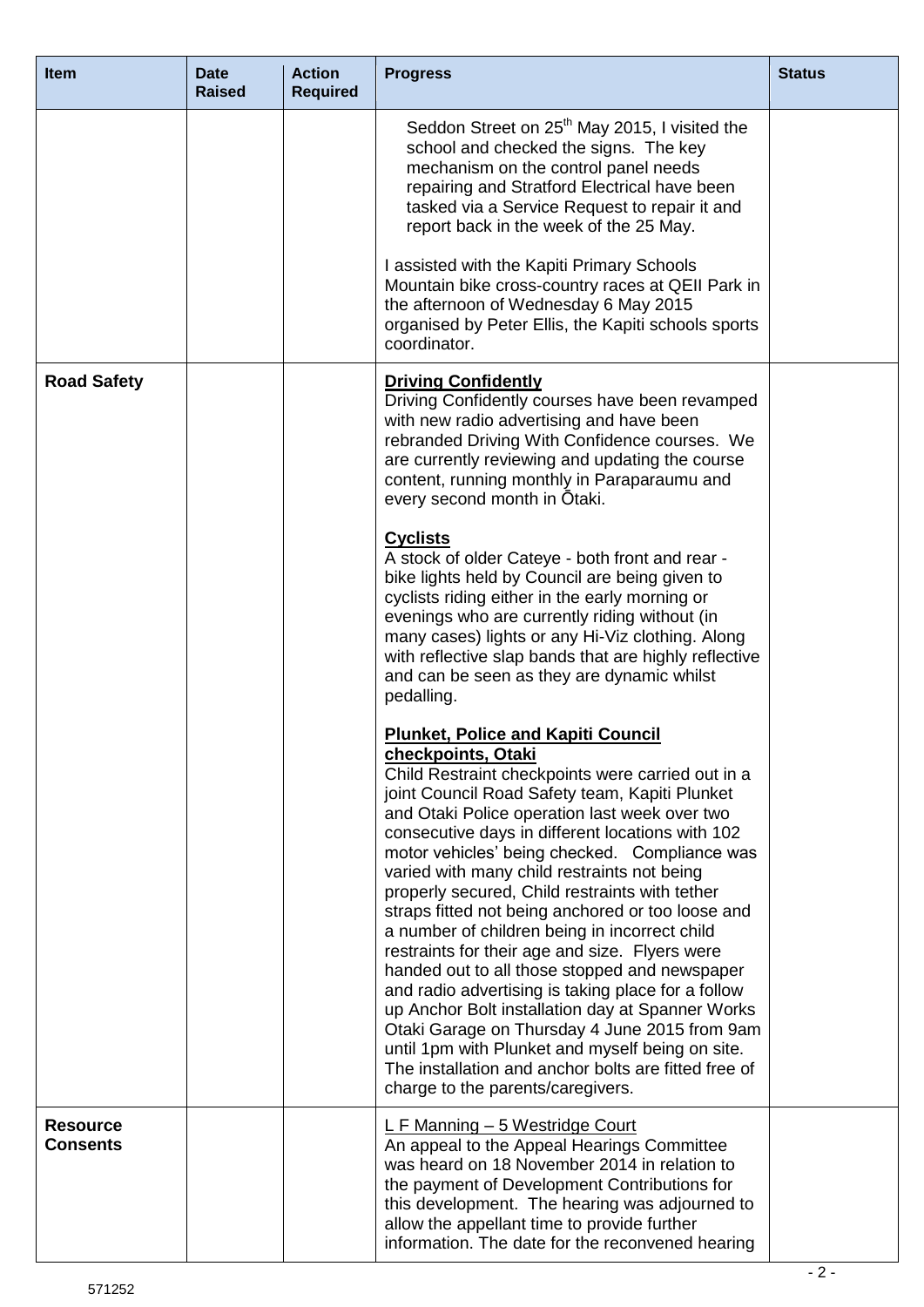| <b>Item</b> | <b>Date</b><br><b>Raised</b> | <b>Action</b><br><b>Required</b> | <b>Progress</b>                                                                                                                                                                                                                                                                                                                                                                                                                                                                                                                                                                                                                                                                                                                                               | <b>Status</b> |
|-------------|------------------------------|----------------------------------|---------------------------------------------------------------------------------------------------------------------------------------------------------------------------------------------------------------------------------------------------------------------------------------------------------------------------------------------------------------------------------------------------------------------------------------------------------------------------------------------------------------------------------------------------------------------------------------------------------------------------------------------------------------------------------------------------------------------------------------------------------------|---------------|
|             |                              |                                  | has been set for 16 June 2015.                                                                                                                                                                                                                                                                                                                                                                                                                                                                                                                                                                                                                                                                                                                                |               |
|             |                              |                                  | <b>Objections</b>                                                                                                                                                                                                                                                                                                                                                                                                                                                                                                                                                                                                                                                                                                                                             |               |
|             |                              |                                  | Ryman Healthcare - 112 Parata Street, Waikanae<br>An Objection has been lodged against the<br>requirement for the payment of Reserves<br>Contribution for a Unit Title Subdivision of the<br><b>Charles Fleming Retirement Village. Discussions</b><br>are underway with the developer's consultant with<br>the aim of arranging a suitable date for a hearing.<br>Council's reference is RM140044.                                                                                                                                                                                                                                                                                                                                                           |               |
|             |                              |                                  | <b>Takahe Farms Trust Kaitawa and Waihoanga</b><br>Roads, Otaki<br>An objection was received on 28 October 2014<br>against the imposition of several conditions of<br>consent related primarily to engineering<br>construction and servicing requirements and to<br>the protection of ecological site E17 for this 4 Lot<br>Rural subdivision proposal. Council's reference<br>is RM130134. Due to availability of the applicant,<br>a hearing is being arranged for late June.<br><b>Early Childhood Centre</b><br>An appeal to the Environment Court has been<br>received by the submitter against the granting of<br>this consent.<br>The Court has ordered mediation to occur<br>between parties. This is set down to be held on<br>Tuesday 23 June 2015. |               |
|             |                              |                                  | <b>Notified Applications</b><br>Notice of Requirement to Alter the M2PP<br><b>Expressway over access to Nga Manu Bird</b><br>Sanctuary, Waikanae North<br>The NZTA have lodged an application to alter the<br>expressway where it passes over the access to<br>Nga Manu bird sanctuary. It is proposed to<br>reverse the overbridge of the expressway as it<br>crosses over Kakariki Stream so that the road to<br>Nga Manu passes underneath the expressway.<br>The application was notified to affected parties 30<br>October with a 2 December 2014 closing date for<br>submissions. One submission was received, with<br>only one party wishing to be heard.<br>The hearing is scheduled for 9-10 June 2015.                                              |               |
|             |                              |                                  | Kāpiti Island Nature Tours ('KINT')<br>The applicant was advised that:<br>if they wish to proceed with the KINT                                                                                                                                                                                                                                                                                                                                                                                                                                                                                                                                                                                                                                               |               |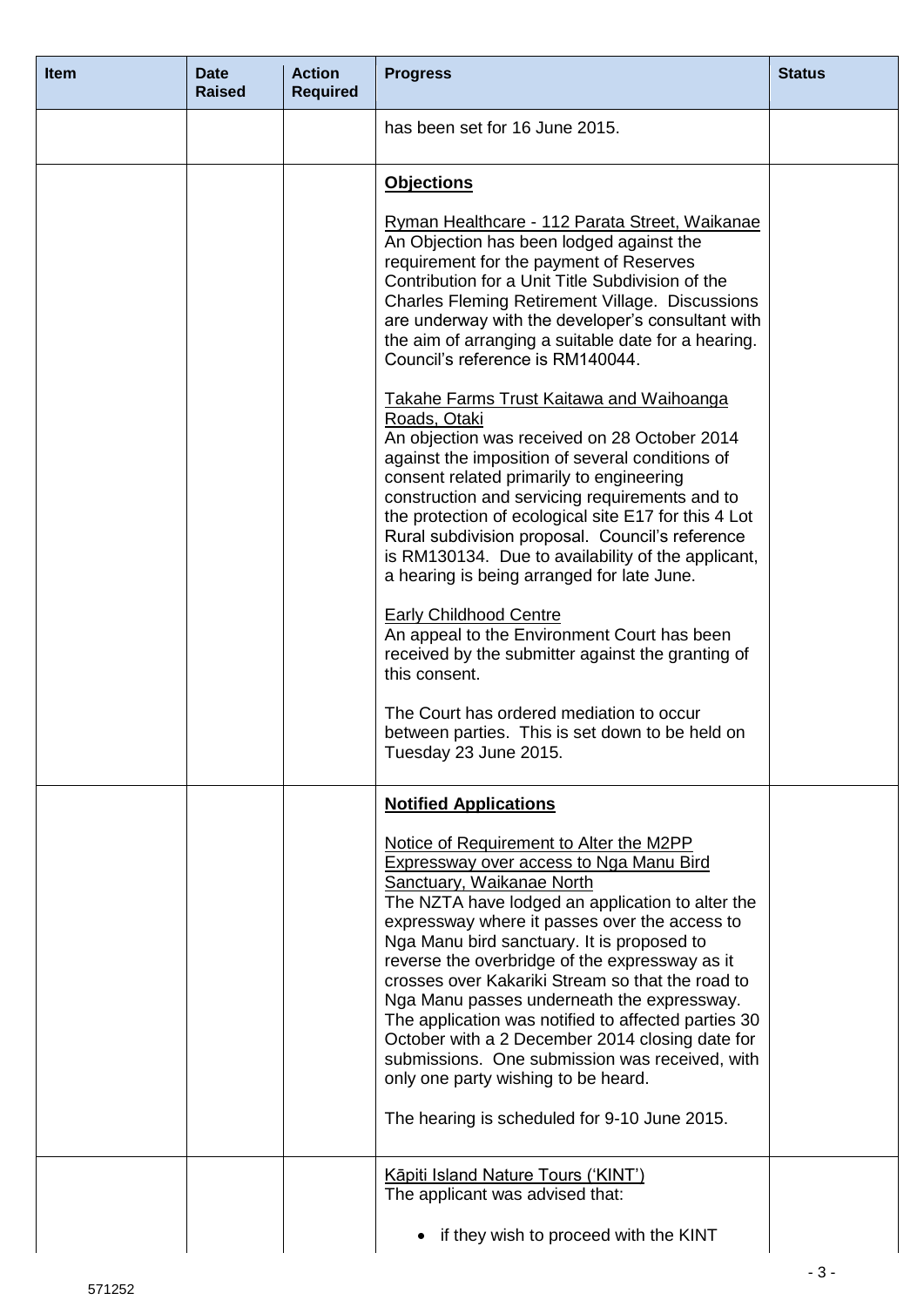| <b>Item</b> | <b>Date</b><br><b>Raised</b> | <b>Action</b><br><b>Required</b> | <b>Progress</b>                                                                                                                                                                                                                                                                                                                                                                                                                                                                                                                                                                             | <b>Status</b> |
|-------------|------------------------------|----------------------------------|---------------------------------------------------------------------------------------------------------------------------------------------------------------------------------------------------------------------------------------------------------------------------------------------------------------------------------------------------------------------------------------------------------------------------------------------------------------------------------------------------------------------------------------------------------------------------------------------|---------------|
|             |                              |                                  | activity at the same scale as existing, then<br>the application will need to be processed<br>on a limited notified basis to landowners<br>and occupiers of Kāpiti Island and iwi (or<br>on a non-notified basis if they are able to<br>obtain the written approvals of these<br>parties).<br>If they wish to proceed with the application<br>$\bullet$<br>for the KINT activity at an increased scale<br>then the application will need to be<br>processed on a publicly notified basis.<br>Subsequently, the applicant has confirmed they<br>wish to proceed with the activity at the same |               |
|             |                              |                                  | scale as existing and are working to obtain the<br>written approvals of Kapiti Island landowners and<br>occupiers.                                                                                                                                                                                                                                                                                                                                                                                                                                                                          |               |
|             |                              |                                  | <b>APN Billboard</b><br>The submissions period has closed and 15<br>submissions in opposition were received,<br>including one from KiwiRail (both landowner and<br>Requiring Authority of the application site).                                                                                                                                                                                                                                                                                                                                                                            |               |
|             |                              |                                  | At the applicants request the application was<br>subsequently put on-hold. The applicant has now<br>advised that KiwiRail have given their approval to<br>the proposed billboard but in a different location.<br>The applicant will be submitting revised plans or,<br>if more appropriate, a new consent application.                                                                                                                                                                                                                                                                      |               |
|             |                              |                                  | This application has now been withdrawn and a<br>new application lodged. The new application is<br>currently being assessed and a notification<br>decision is yet to be made.                                                                                                                                                                                                                                                                                                                                                                                                               |               |
|             |                              |                                  | 62 Parata Street, Waikanae<br>RM150004 to construct new garage and<br>alterations to kitchen/sundry facilities at 62 Parata<br>Street, Waikanae, is being processed on a limited<br>notified basis. Notice of the application has been<br>served on one adjoining property. Submissions<br>closed on 2 March 2015 with one submission<br>being received. The hearing was held on 23 April<br>2015. The Notice of Decision was released on 11<br>May 2015 – granting consent subject to<br>conditions.                                                                                       |               |
|             |                              |                                  | Waimeha Neighbourhood Development Plan<br>RM140252 to enable the development of the first<br>stage of development in the Ngarara Zone for<br>280-330 houses and apartments in a master<br>planned development with open spaces, and two<br>small mixed use commercial areas was notified<br>on 27 March 2015 to two parties. Submissions<br>closed on 28 April 2015. Two submissions have<br>been received and the planning report is under                                                                                                                                                 |               |